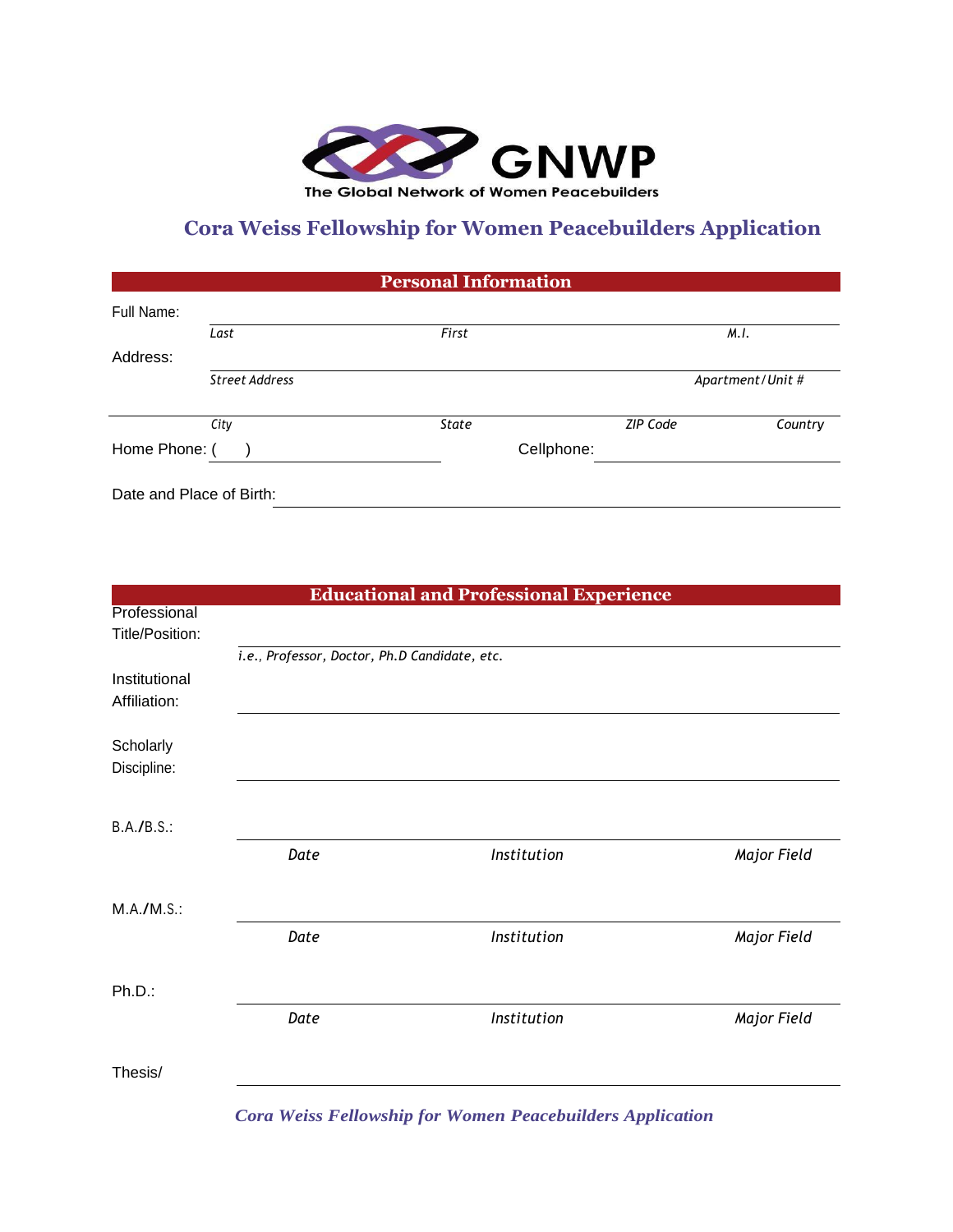## **Professional/Occupational Experience:** List current position first

| Dates |                                            | Organization | Position |  |
|-------|--------------------------------------------|--------------|----------|--|
| Dates | Organization                               | Position     |          |  |
| Dates |                                            | Organization |          |  |
|       | Fellowships/Honors: List most recent first |              |          |  |
|       |                                            |              |          |  |
|       |                                            |              |          |  |
|       | Field Work: List most recent first         |              |          |  |
| Dates | Organization                               | Position     | Country  |  |
| Dates | Organization                               | Position     | Country  |  |
| Dates | Organization                               | Position     | Country  |  |